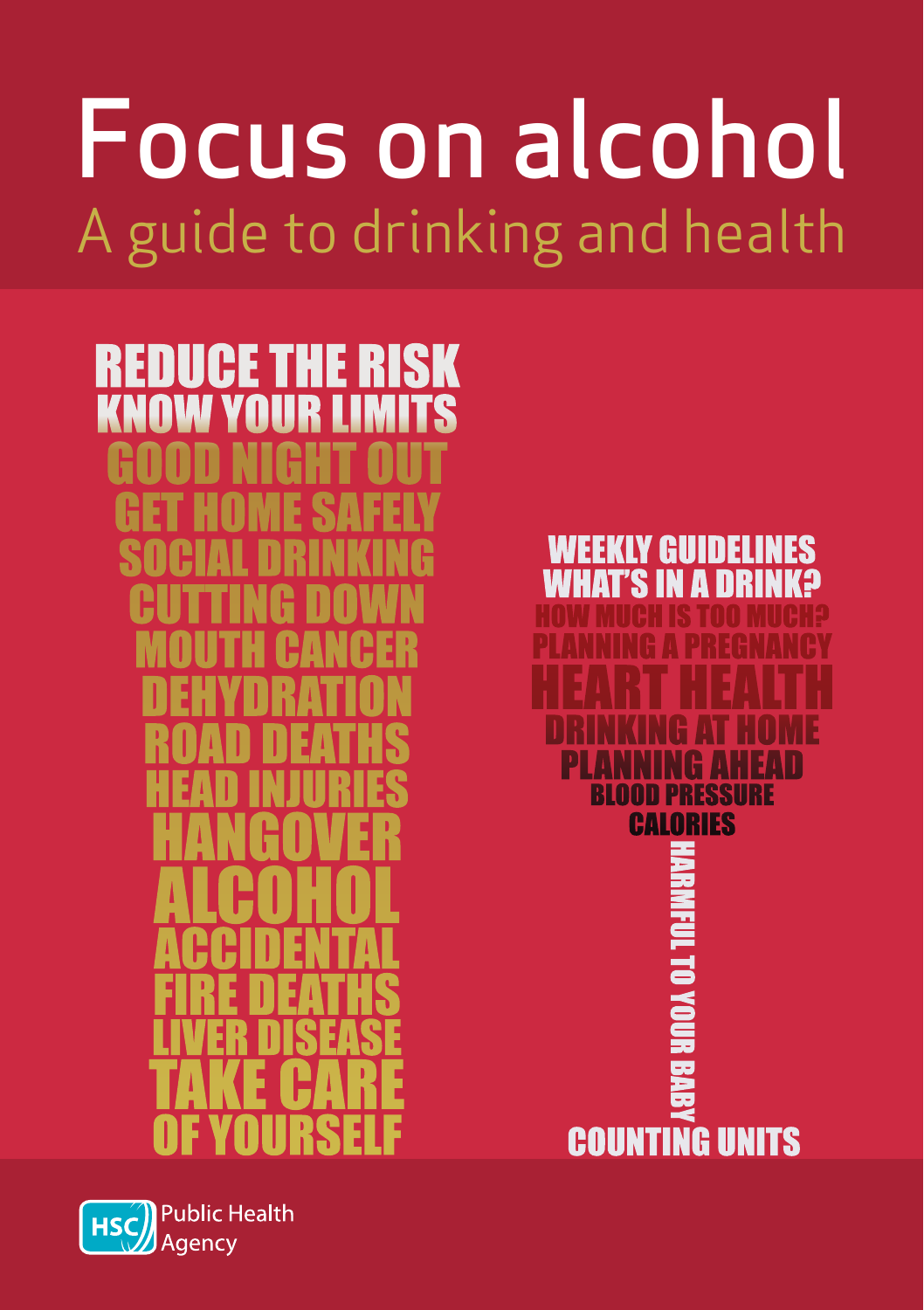**Many of us enjoy a drink when at home or out with friends, but alcohol is a powerful drug and we need to be careful how we use it. Drinking too much can seriously affect our health.**



#### **Short-term risks**

In the short term, drinking too much can have a immediate impact on our lives. The most common short-term effects of getting drunk are vomiting and hangovers. Other, more serious risks from drinking heavily in the short term include:

- fractures
- head injuries
- facial injuries
- scarring
- alcohol poisoning
- heart attacks or strokes

Drinking too much can also affect our judgement, leading us to do things we wouldn't otherwise do and that we might regret later, for example unplanned sexual activity, or fighting. It can also leave you vulnerable to physical or sexual assault.

In fact, alcohol has been estimated to be a factor in:

- $\cdot$  16% of road deaths
- **33%** of accidental fire deaths
- **24%** of serious sexual crime
- **60%** of recorded incidents of domestic violence with injury
- **55%** of non-domestic violence with injury
- **37%** of recorded violence without injury
- **48%** of suicides
- **49%** of self-harm presentations to emergency departments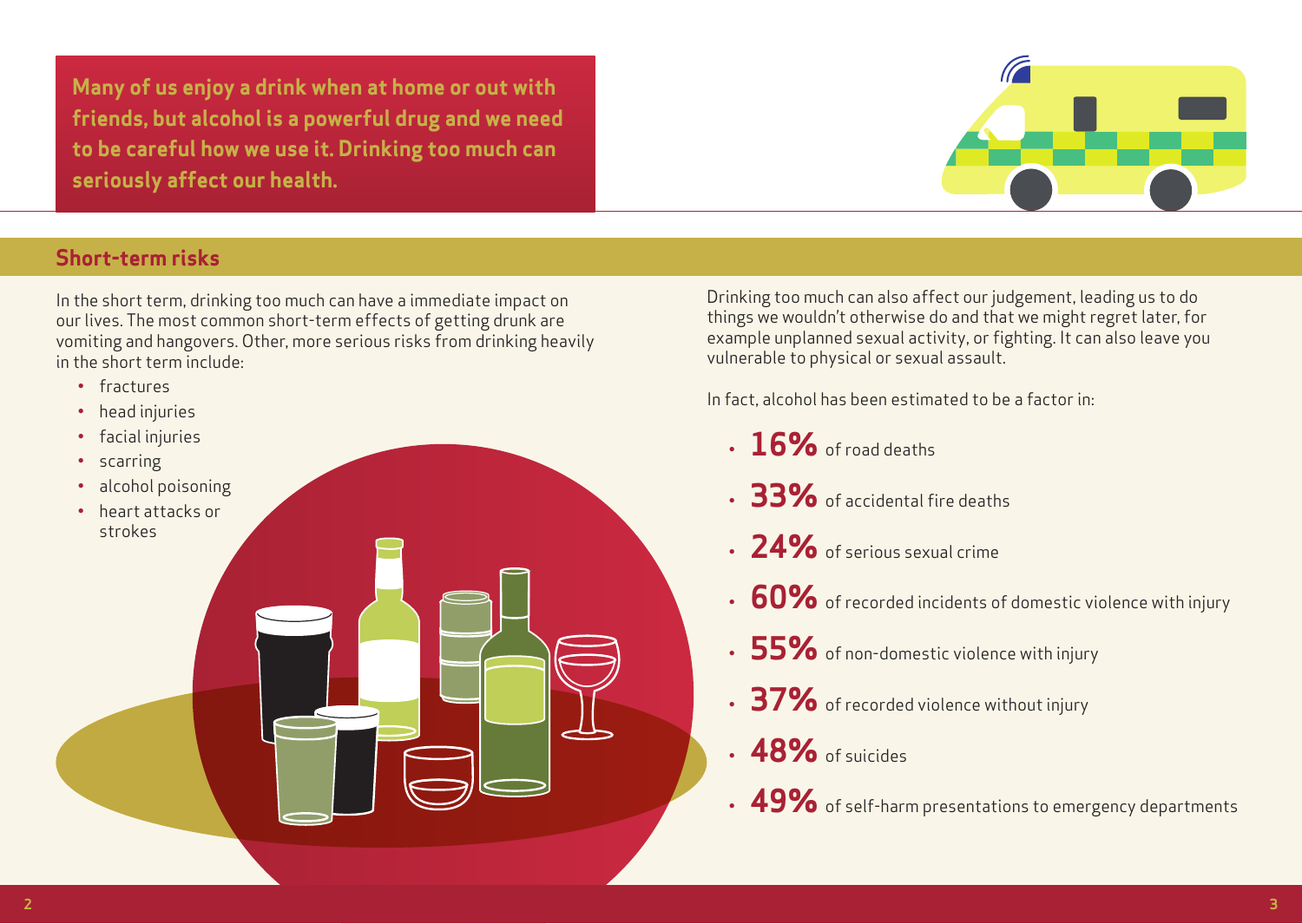

#### **Long-term risks**

Over a number of years, regular drinking above recommended guidelines can:

- damage the liver, heart, brain and, especially with spirits, the stomach
- lead to higher blood pressure
- lower the libido (sex drive)
- make it harder for the body to fight off infections

It can also increase your risk of many cancers, including cancer of the:

- mouth
- throat
- liver
- stomach
- breast

Regular, heavy drinking can also have social costs including:

- damaged relationships
- family break-ups
- money problems
- difficulties at work
- trouble with the law

### **Reducing your risks**

#### **Weekly guidelines:**

If you drink regularly or frequently (most weeks), then the following guidelines apply to you:

- To keep health risks from alcohol to a low level, it is safest not to drink more than 14 units a week on a regular basis (see page 8–9 for how many units are in common drinks).
- If you regularly drink as much as 14 units per week, it is best to spread your drinking evenly over 3 or more days. If you have one or two heavy drinking episodes a week, you increase your risks of death from long-term illnesses and from accidents and injuries.
- The risk of developing a range of health problems (including, for example, cancers of the mouth, throat and breast) increases the more you drink on a regular basis.
- If you wish to cut down the amount you drink, a good way to help achieve this is to have several drink-free days each week.

The weekly guideline is now the same for women and men. New evidence has shown that, taking into account both long and short-term risks to health, the impact on men and women is similar at this level of drinking.

## **14 units = 5 pints**

**of premium beer/cider/lager**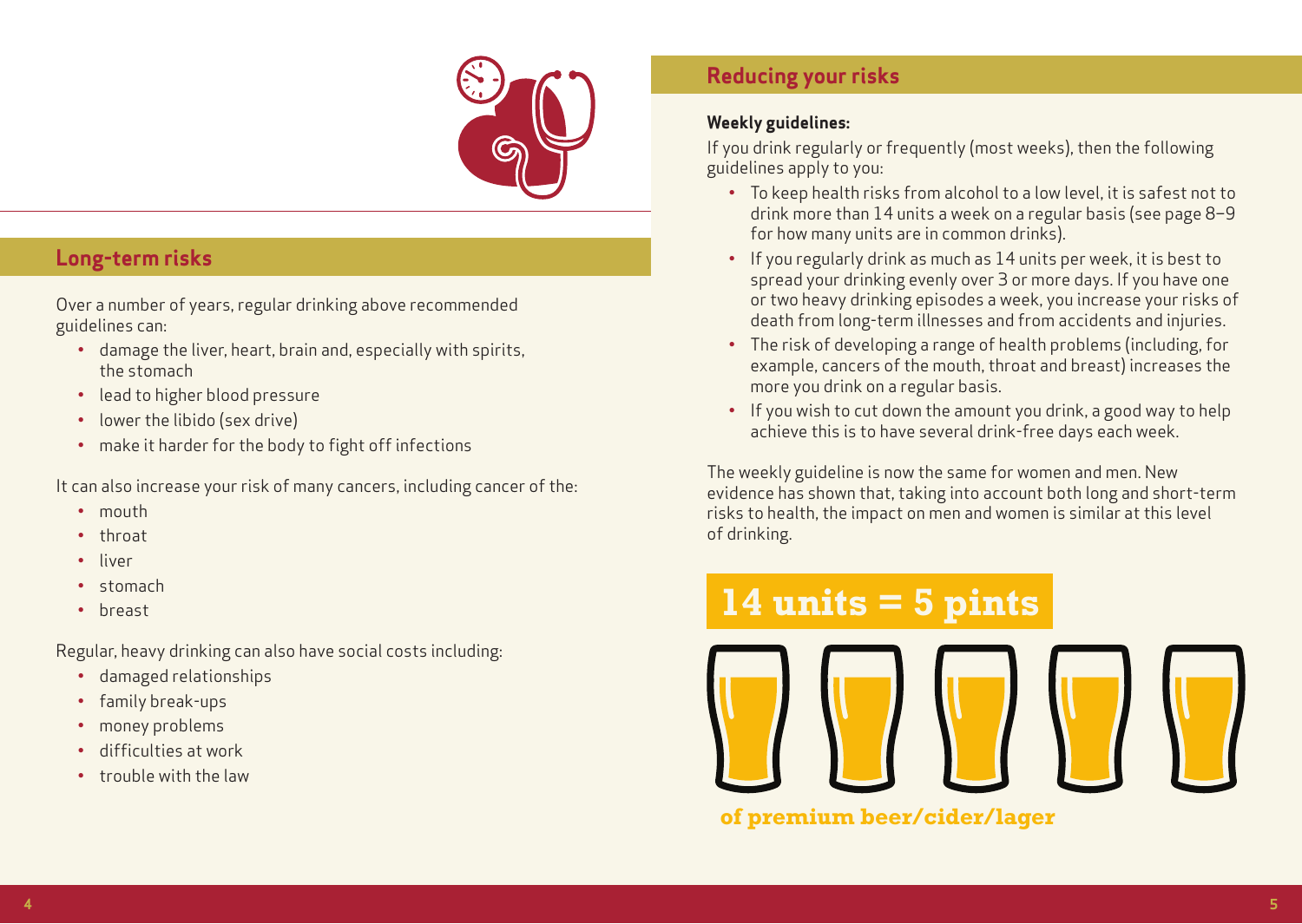#### **There are also guidelines for single drinking episodes:**

If you want to keep your short-term health risks from a single drinking occasion to a low level, you can reduce these risks by:

- limiting the total amount of alcohol you drink on any single occasion;
- drinking more slowly, drinking with food, and alternating with water;
- planning ahead to avoid problems, for example by making sure you can get home safely or that you have people you trust with you.



#### **Other tips include:**

- avoid drinking in rounds or using a kitty, as you may drink more than you plan or want to;
- drinking water throughout the evening not only slows down your alcohol intake, but it also helps prevent dehydration, one of the major causes of hangover symptoms, so you'll feel better the next day;
- if you're drinking at home, keep track of how many units you're drinking and use measures for spirits.



Some groups of people are likely to be affected more by alcohol and should be more careful of their level of drinking on any one occasion:

- young adults
- older people
- those at risk of falls
- those with low body weight
- those with other health problems
- those on medicines or other drugs



There are also times when it's just not a good idea to drink at all, like:

- before driving or operating machinery;
- when working with electrical equipment or on ladders;
- when looking after children;
- when taking part in potentially risky activities such as swimming and other active sports;



• when pregnant.

**There is increasing evidence to suggest that people who are overweight or who smoke are more likely to experience harms from alcohol-related disease, than people who drink the same amount but do not smoke or are not overweight.**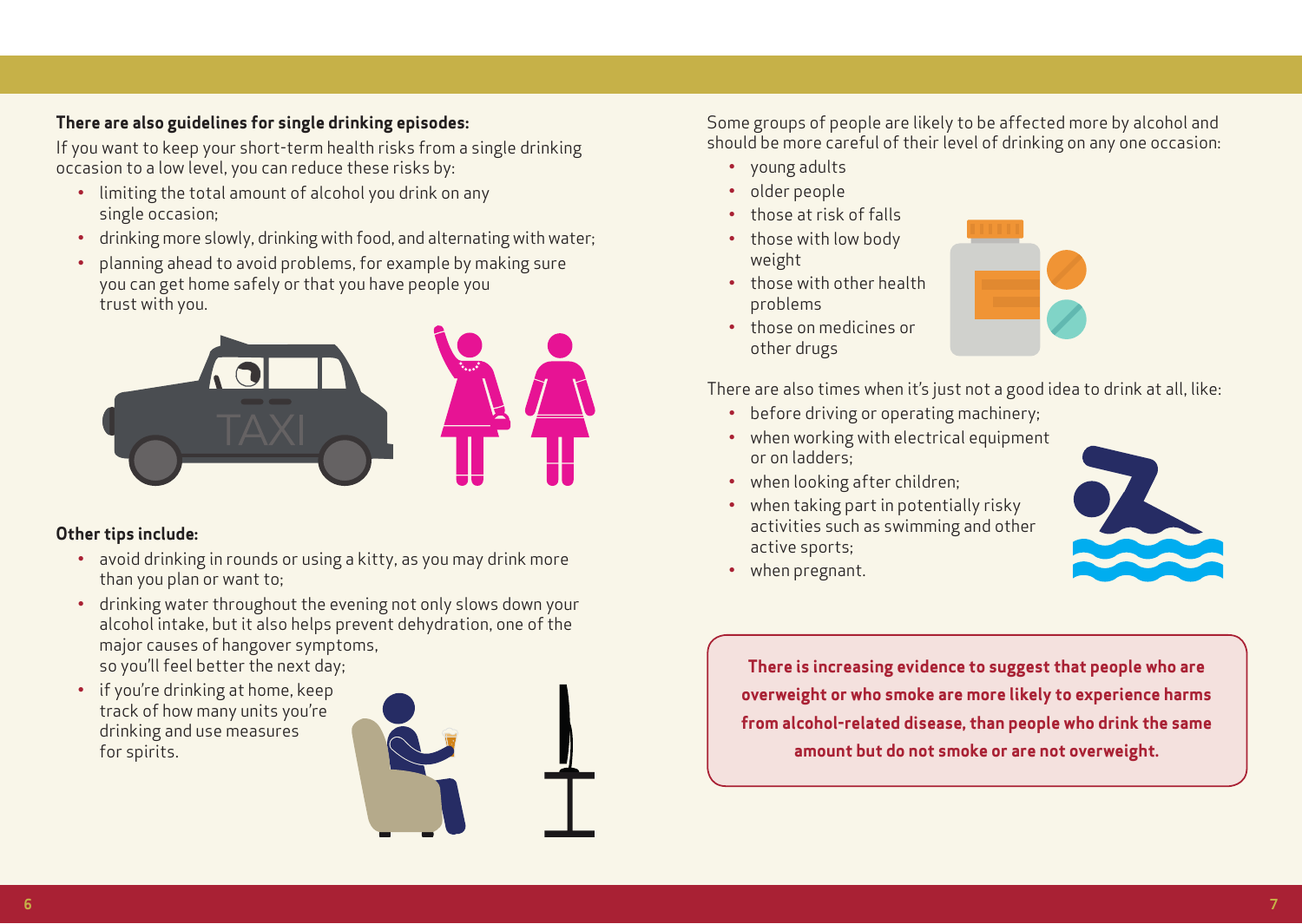#### **What's in a drink?**

Units are the easiest way to keep track of how much you're drinking. One unit is 10ml of pure alcohol, but don't make the mistake of thinking one drink equals one unit. Alcoholic drinks come in many different

strengths and sizes – for example, a 500ml bottle of beer might contain anywhere between 2 and 3.5 units, depending on the strength.\*



often marked on the bottle or can, but the graphics below give you a general guide.

**Beer/lager/cider/alcopop**



**Wine**

\* The %ABV (alcohol by volume) tells you how strong a drink is - the higher the percentage, the stronger the drink.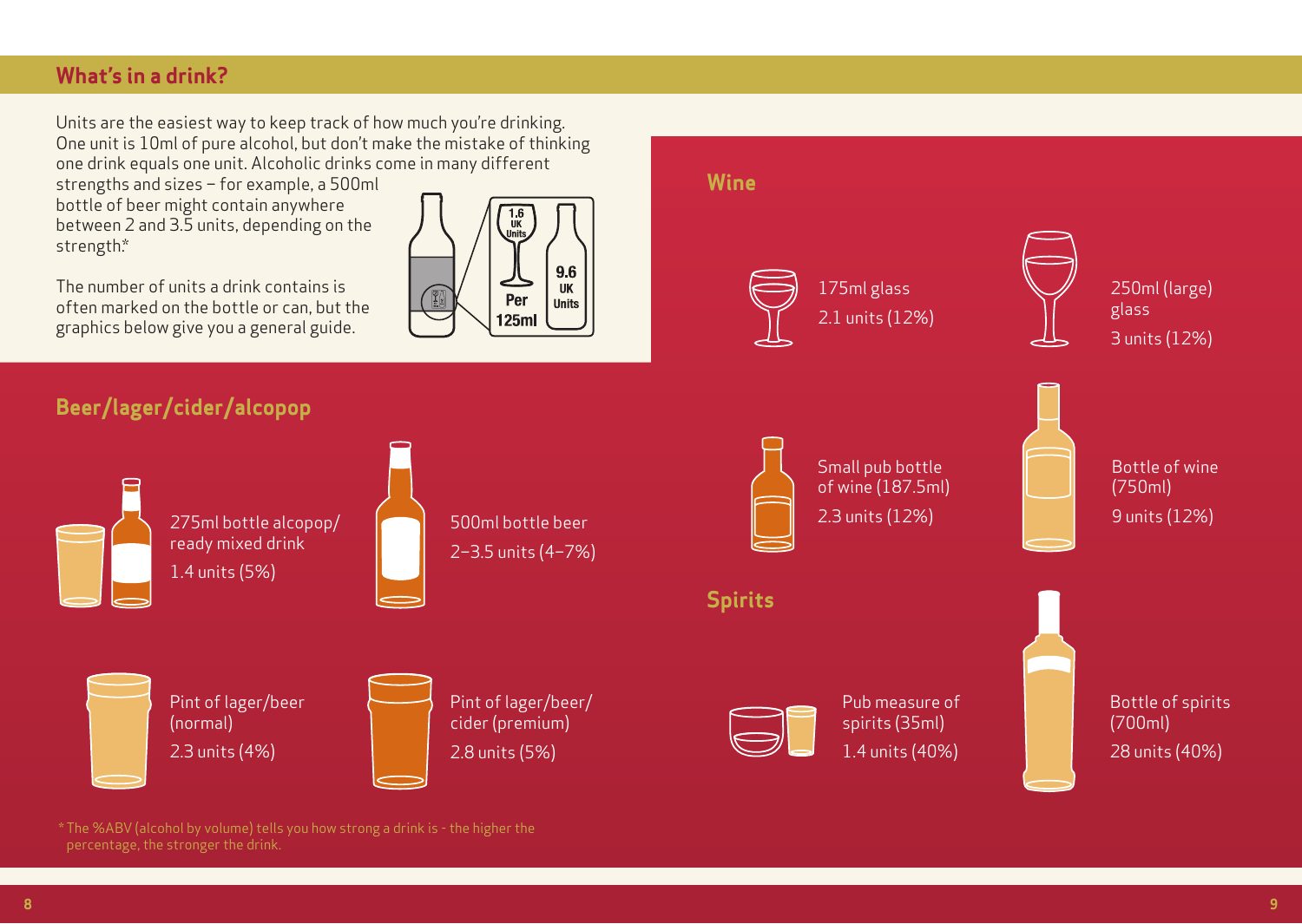#### **Alcohol and pregnancy**

Drinking in pregnancy can lead to long-term harm to your baby, with the more you drink, the greater the risk.

If you are pregnant or planning a pregnancy, the safest approach is not to drink alcohol at all, to keep your baby's risks to a minimum.

The risk of harm to the baby is likely to be low if you have drunk only small amounts of alcohol before you knew you were pregnant or during pregnancy.

If you find out you are pregnant after you have drunk alcohol during early pregnancy, you should avoid further drinking. You should be aware that it is unlikely in most cases that your baby has been affected. If you are worried about alcohol use during pregnancy do talk to your doctor or midwife.



#### **Alcohol and the heart**

It was previously believed that drinking at low levels may have some benefits to the heart for men and women over a certain age.

More recent evidence suggests that drinking only has heart benefits for women over 55, for whom maximum benefit is gained when drinking around 5 units a week, with some benefits up to around 14 units a week.



#### **Every drink increases your risk of crashing**

Although there is a legal limit for the amount of alcohol a person can have in their bloodstream and still drive, **there is no safe limit for drinking and driving**.

- Even one drink affects your judgement and reaction times.
- Someone who drinks a lot in the evening will still have alcohol in their bloodstream the next morning.

The only safe advice to follow is **NEVER drink and drive**.

#### **Alcohol and weight**

Alcohol has a high calorie content – weight for weight the alcohol in your drink contains almost as many calories as fat.

- A pint of average strength lager contains a total of 160 Calories, so four pints contains around 640 Calories – about the same as a quarter pounder and small fries.
- 5 vodka and cokes contain around 750 Calories – the same as three bars of chocolate.
- One bottle of red wine contains around 600 Calories – the same as half a 12 inch pepperoni pizza.



**600 calories**

**600 calories**

#### Why not download '**Know your units**', a useful app which tells you how many units (and calories) are in your favourite drinks?